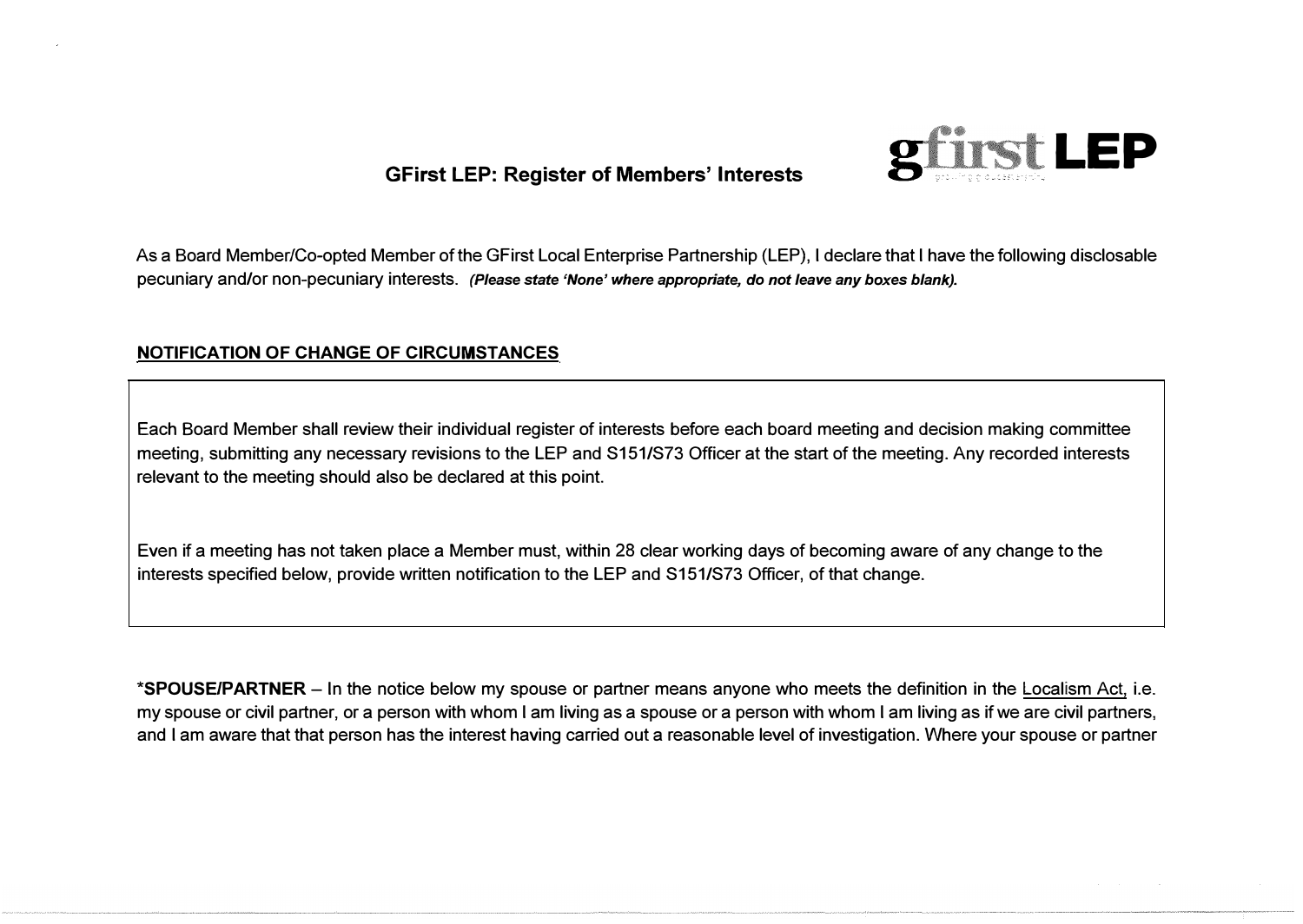has recently been involved in any activity which would have been declarable, this should be mentioned, with the date the activity ended.

| <b>SECTION 1</b> | ANY EMPLOYMENT, OFFICE, TRADE,<br>PROFESSION OR VOCATION<br><b>CARRIED ON FOR PROFIT OR GAIN</b>                                                                                                                         | <b>MYSELF</b>                                            | <b>SPOUSE/PARTNER*</b> |
|------------------|--------------------------------------------------------------------------------------------------------------------------------------------------------------------------------------------------------------------------|----------------------------------------------------------|------------------------|
| 1.1              | Name of:<br>$\circ$ your employer(s)<br>any business carried on by you<br>$\circ$<br>any other role in which you receive<br>$\circ$<br>remuneration(this<br>includes<br>remunerated<br>roles such<br>as<br>councillors). | <b>Hartpury University</b>                               | <b>None</b>            |
| $1.2$            | Description of employment or business<br>activity.                                                                                                                                                                       | University Vice-Chancellor &<br><b>College Principal</b> | None                   |
| $1.3$            | The name of any firm in which you are a<br>partner.                                                                                                                                                                      | None                                                     | None                   |
| 1.4              | The name of any company for which you<br>are a remunerated director.                                                                                                                                                     | None                                                     | None                   |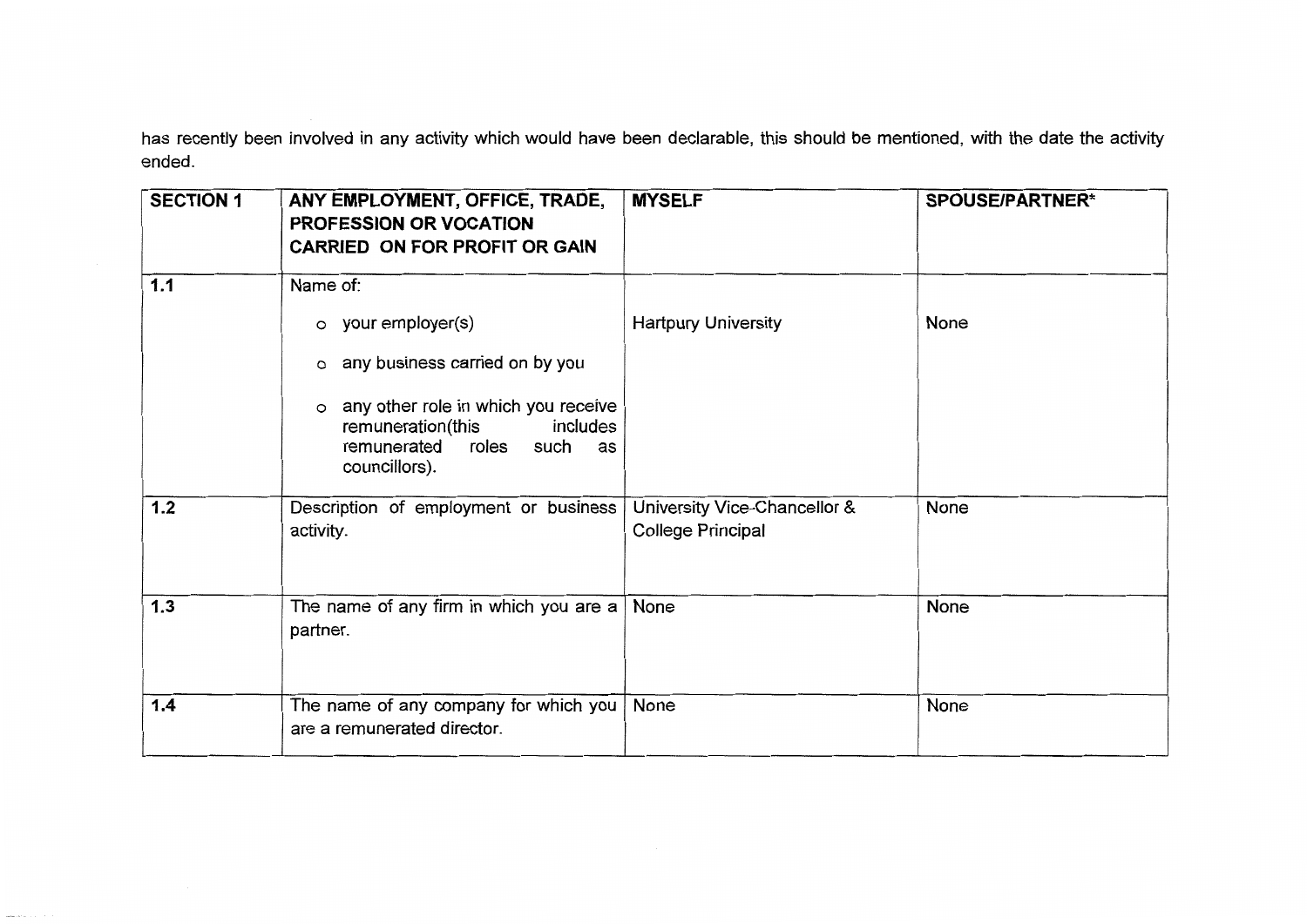| <b>SECTION 2</b> | <b>SPONSORSHIP</b>                                                                                                                                                                                                                                       | <b>MYSELF</b> | <b>SPOUSE/PARTNER</b> |
|------------------|----------------------------------------------------------------------------------------------------------------------------------------------------------------------------------------------------------------------------------------------------------|---------------|-----------------------|
| 2.1              | Any financial benefit obtained (other than<br>from the LEP) which is paid as a result of<br>carrying out duties as a Member.<br>This includes any payment or financial<br>benefit from a Trade Union within the<br>meaning of the Trade Union and Labour | None          | None                  |
| <b>SECTION 3</b> | Relations (Consolidation) Act 1992 (a).<br><b>CONTRACTS</b>                                                                                                                                                                                              | <b>MYSELF</b> | <b>SPOUSE/PARTNER</b> |
|                  | Any contract for goods, works or services<br>with the LEP which has not been fully<br>discharged by any organisation named at<br>1.1.                                                                                                                    | None          | None                  |
|                  | Any contract for goods, works or services<br>entered into by any organisation named<br>at 1.1 where either party is likely to have<br>a commercial interest in the outcome of<br>business being decided by the LEP.                                      | None          | None                  |

 $\mathcal{L}^{\mathcal{L}}(\mathcal{L}^{\mathcal{L}}(\mathcal{L}^{\mathcal{L}}(\mathcal{L}^{\mathcal{L}}(\mathcal{L}^{\mathcal{L}}(\mathcal{L}^{\mathcal{L}}(\mathcal{L}^{\mathcal{L}}(\mathcal{L}^{\mathcal{L}}(\mathcal{L}^{\mathcal{L}}(\mathcal{L}^{\mathcal{L}}(\mathcal{L}^{\mathcal{L}}(\mathcal{L}^{\mathcal{L}}(\mathcal{L}^{\mathcal{L}}(\mathcal{L}^{\mathcal{L}}(\mathcal{L}^{\mathcal{L}}(\mathcal{L}^{\mathcal{L}}(\mathcal{L}^{\mathcal{L$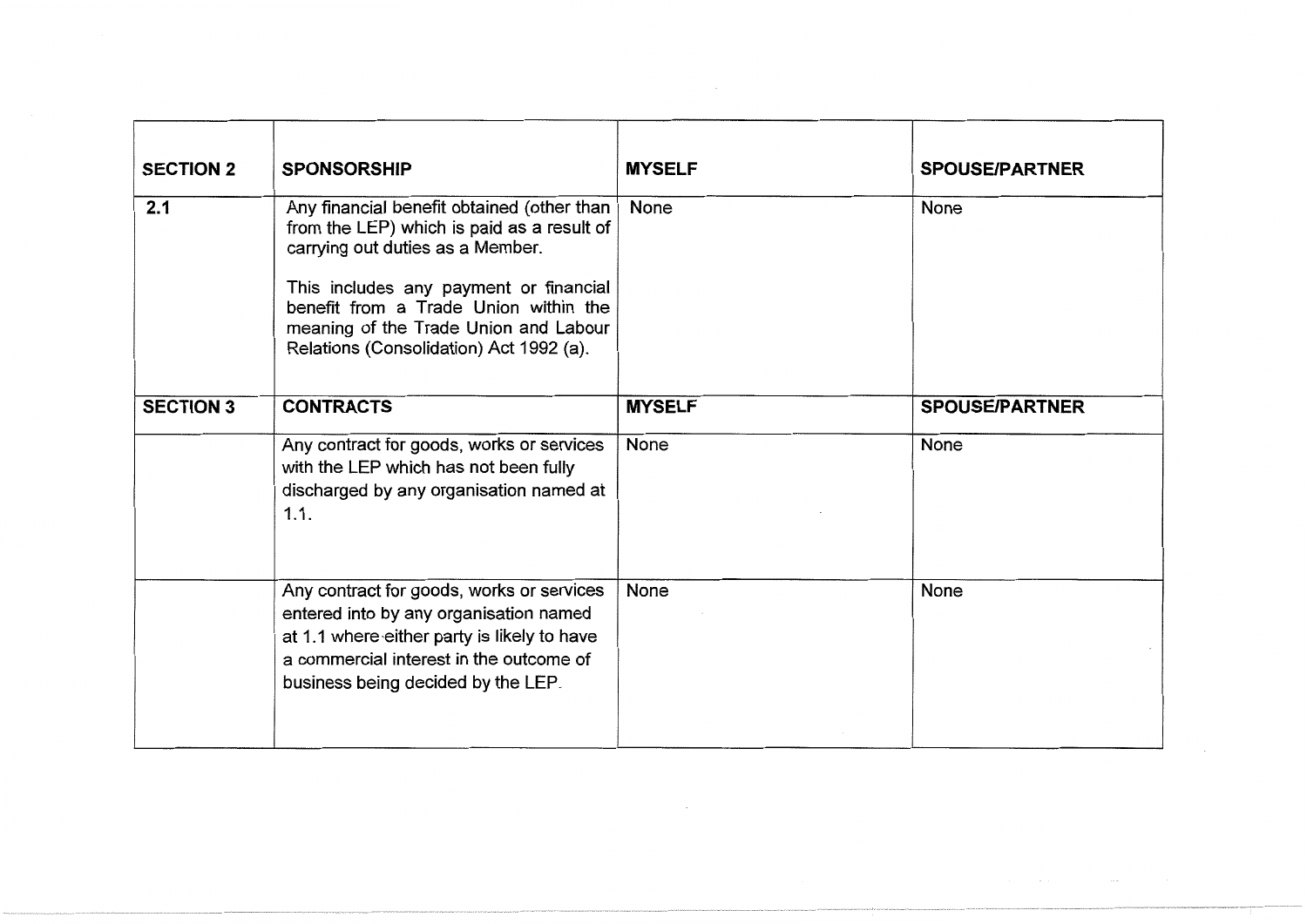| <b>SECTION 4</b> | <b>LAND OR PROPERTY</b>                                                                                                                                                                                                                                                                                      | <b>MYSELF</b>                                                 | <b>SPOUSE/PARTNER</b> |
|------------------|--------------------------------------------------------------------------------------------------------------------------------------------------------------------------------------------------------------------------------------------------------------------------------------------------------------|---------------------------------------------------------------|-----------------------|
|                  | Any interest you or any organisation<br>listed at 1.1 may have in land or property<br>which is likely to be affected by a<br>decision made by the LEP.                                                                                                                                                       | University & Hartpury<br>Hartpury<br>College Estate, GL19 3BE | None                  |
|                  | This would include, within the area of the<br>LEP:                                                                                                                                                                                                                                                           |                                                               |                       |
|                  | o Any interest in any land in the LEP<br>areas, including your place(s) of<br>residency<br>Any tenancy where the landlord is<br>$\circ$<br>the LEP and the tenant is a body in<br>which the relevant person has an<br>interest<br>Any licence for a month or longer to<br>O<br>occupy land owned by the LEP. |                                                               |                       |
|                  | For property interests, please state the<br>first part of the postcode and the Local<br>Authority where the property resides. If<br>you own/lease more than one property in<br>a single postcode area, please state this.                                                                                    |                                                               |                       |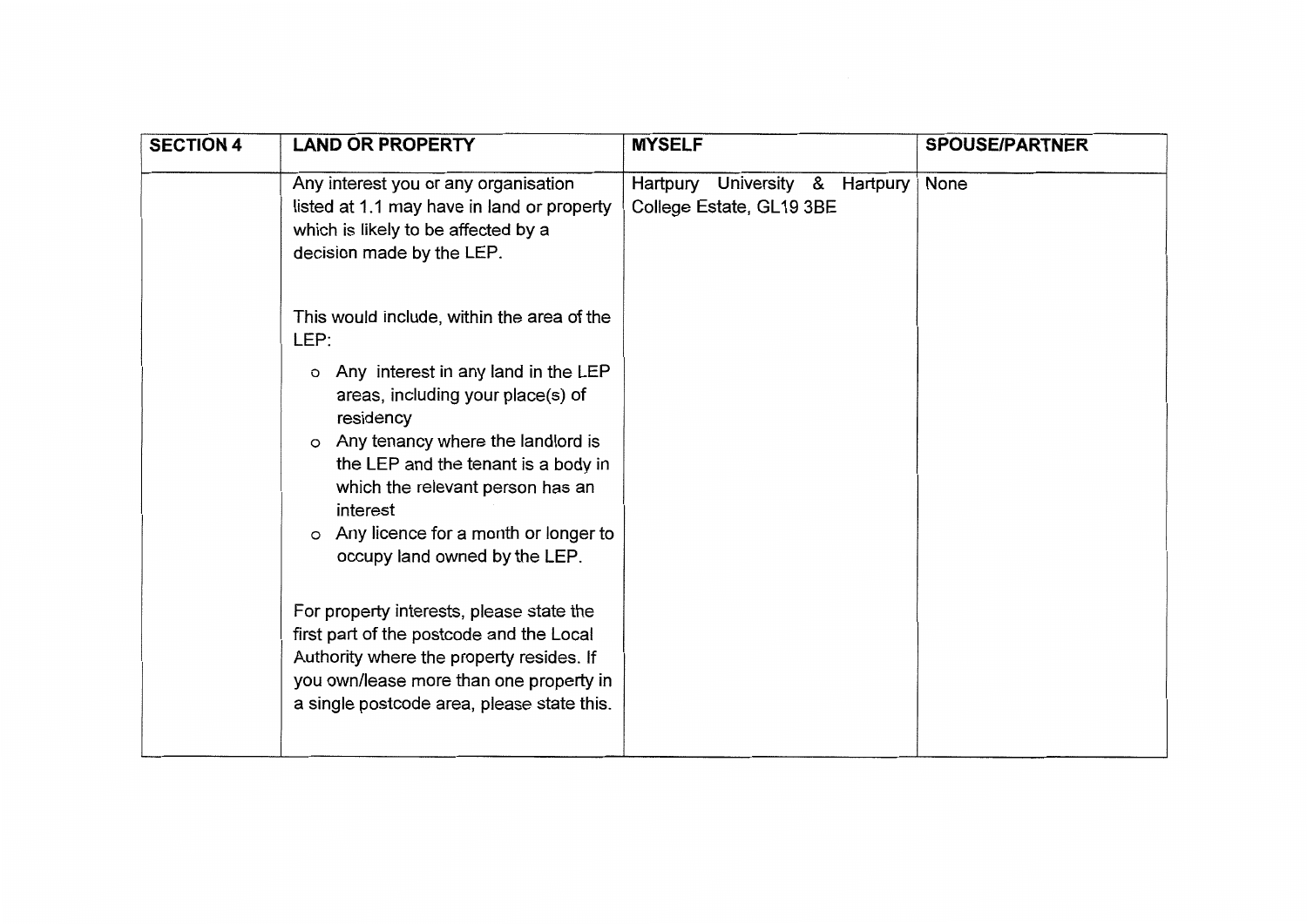| <b>SECTION 5</b> | <b>SECURITIES</b>                                                                                                                                                                                                                       | <b>MYSELF</b> | <b>SPOUSE/PARTNER</b> |
|------------------|-----------------------------------------------------------------------------------------------------------------------------------------------------------------------------------------------------------------------------------------|---------------|-----------------------|
| 5.1              | interest<br>in<br>securities<br>of<br>Any<br>an<br>organisation under 1.1 where:-                                                                                                                                                       | None          | None                  |
|                  | that body (to my knowledge) has a<br>(a)<br>place of business or land in the<br>area of the LEP; and                                                                                                                                    |               |                       |
|                  | $either -$<br>(b)                                                                                                                                                                                                                       |               |                       |
|                  | the total nominal value of the<br>(i)<br>securities exceeds £25,000 or one<br>hundredth of the total issued share<br>capital of that body; or                                                                                           |               |                       |
|                  | (ii) if the share capital of that body is of<br>more than one class, the total<br>nominal value of the shares of any<br>one class in which has an interest<br>exceeds one hundredth of the total<br>issued share capital of that class. |               |                       |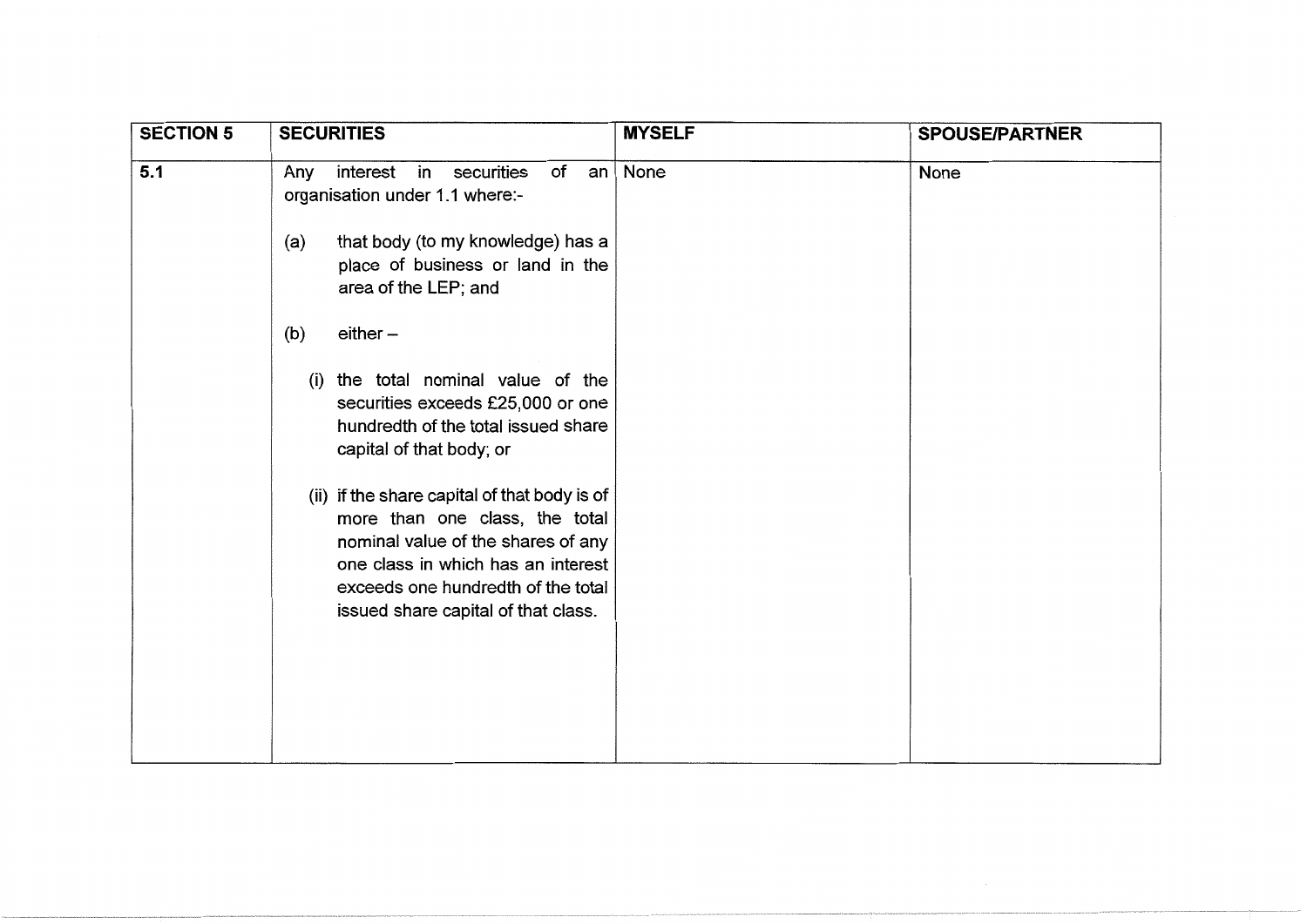| <b>SECTION 6</b> | <b>GIFTS AND HOSPITALITY</b>                                                                                      | <b>MYSELF</b> | <b>SPOUSE/PARTNER</b> |
|------------------|-------------------------------------------------------------------------------------------------------------------|---------------|-----------------------|
|                  | Any gifts and/or hospitality received as a   None<br>result of membership of the LEP (above<br>the value of £50). |               | None                  |

## **OTHER INTERESTS**

### **Membership of Organisations**

I am a member of, or I am in a position of general control, a trustee of, or participate in the management of:

Any body to which I have been appointed or nominated by the LEP:  $\mathbf{1}$ .

None

 $2.$ Any body exercising functions of a public nature (eg school governing body or another LEP):

Hartpury College FEI and Hartpury University Corporation

**Landex Board** 

National Land Based College Board

Federation of Gloucestershire Colleges and Universities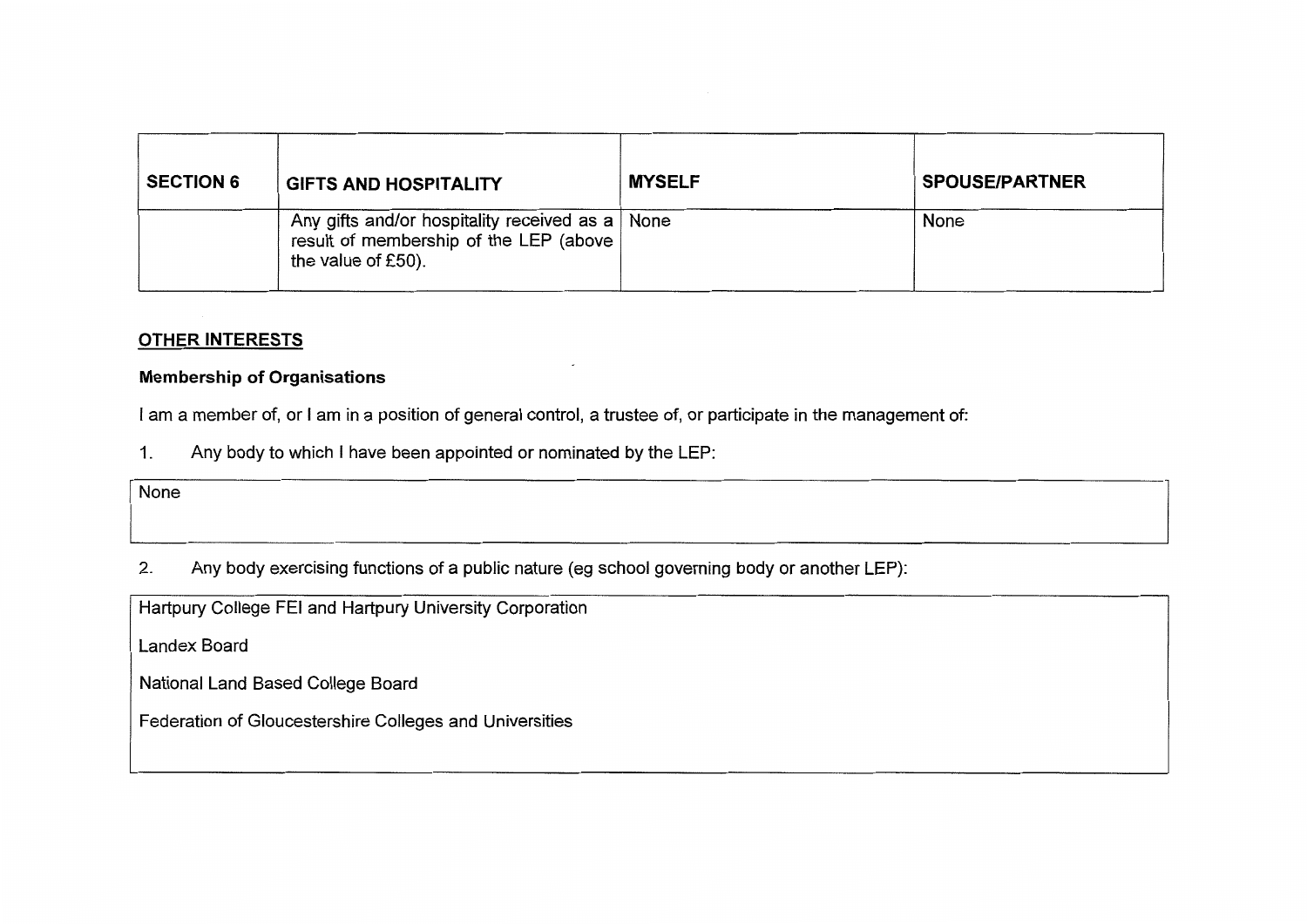# **MEMBER'S DECLARATION AND SIGNATURE**

I confirm that having carried out reasonable investigation, the information given above is a true and accurate record of my relevant interests, given in good faith and to the best of my knowledge;

| Date                                                           | $\sim$ 10 $\pm$<br>20th December 2018 |
|----------------------------------------------------------------|---------------------------------------|
| $\tilde{\phantom{a}}$<br>Member's Name<br>(Capitals - in full) | RUSSELL MARCHANT                      |
| Signature                                                      |                                       |

### **RECEIPT BY LEP**

| Date received by the LEP                | $20.12 \cdot 2018$ |  |
|-----------------------------------------|--------------------|--|
| <b>Signature of LEP Chief Executive</b> |                    |  |